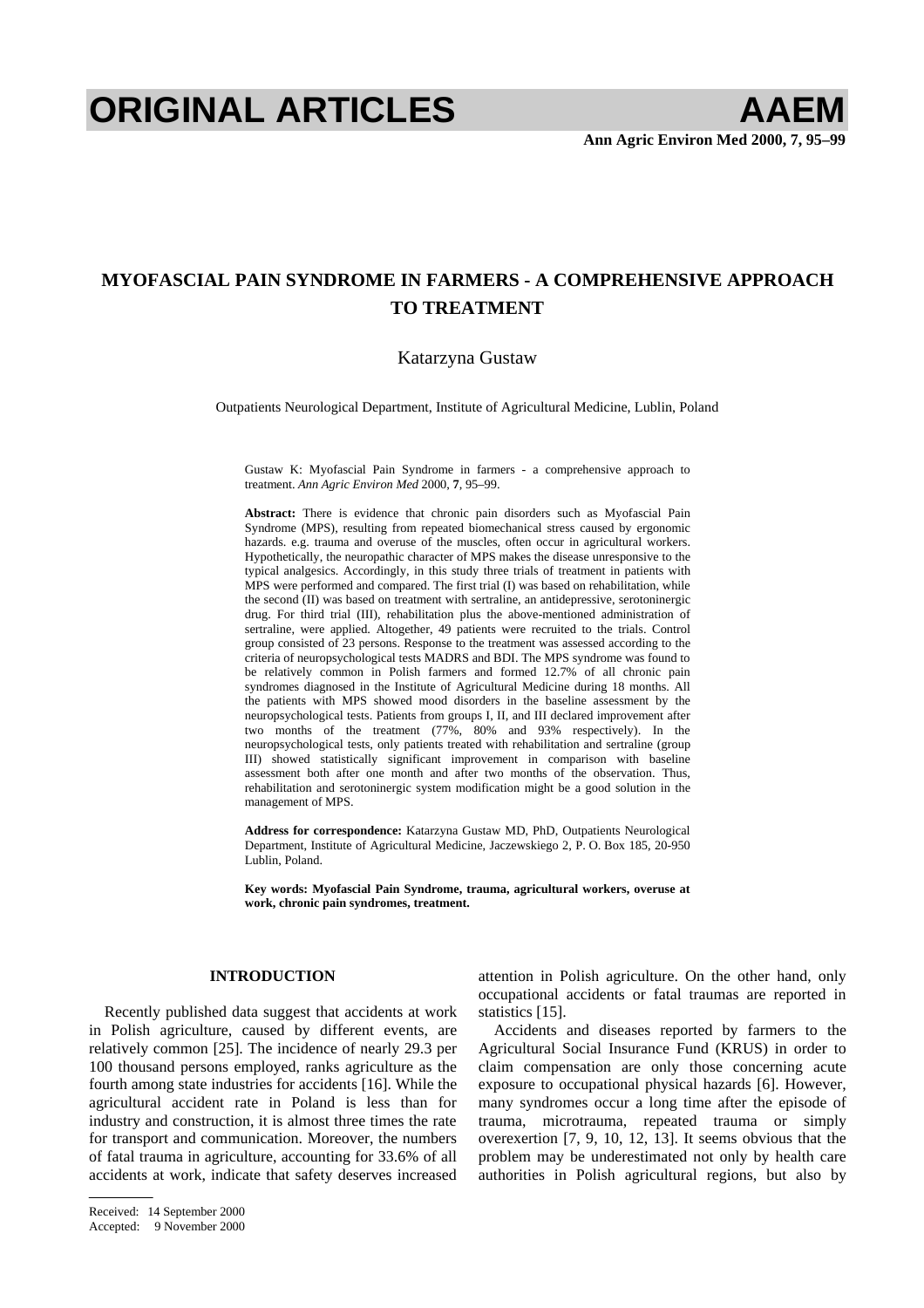Among these non-fatal post accidental problems musculoskeletal disorders dominate. They may affect muscles, tendons, joints, nerves and related soft tissues anywhere in the body. The lower back and upper extremities, including the neck and shoulders, are the most common sites. Because repeated risk factor exposure of the same muscle, tendon, or region may result in injury and inflammation to the affected area, names such as cumulative trauma disorder, repetitive motion injury, repetition strain injury, and occupational overuse syndrome have been applied to these disorders. Silverstein *et al.* [20] demonstrated a relationship between occupational exposures (specifically those with high force repetitive tasks) and pathology [20]. Reviews of the literature indicate that heavy physical work, repeated lifting and twisting are consistently associated with greater risk [2, 4, 6]. An analysis of the data of injury in American agricultural workers [1] reveals a similar pattern, 43% of all reported agricultural non-fatal disabling injuries were sprains and strains. Over-exertion as a cause of injury for this group accounted for 25% of reported injuries. Moreover, work-related musculoskeletal disorders in farmers have increased in incidence, and have become higher than the average in all industries [13], and account for a significant proportion of workers' compensation costs [12].

Concern is also growing about cumulative injuries to nerves and soft tissues resulting from repetitive motions. Cumulative injuries claims comprise a share that is twice the size of any other specific injury category [6]. The number of work-related cases of cumulative trauma disorders has significantly increased and accounted for more than half of all work-related illness cases in agriculture [17].

Myofascial Pain Syndrome (MPS) is a musculoskeletal disorder, the kind of chronic pain syndrome always connected with trauma. This is a cumulative trauma that evokes the image of vague, generalized pain and dysfunction [7, 13, 23]. An effort was made done to differentiate the MPS from other musculoskeletal disorders and diagnostic criteria were established [21, 24].

Not only diagnostic procedures but also management of Myofascial Pain Syndrome create numerous problems [9, 14]. To date, only a few data suggest that rehabilitation and intensive stretching are helpful in the treatment of this disease [14].

On the other hand, mood disturbances are frequent in the chronic pain syndrome of any origin. The results of medical research show that the use of medicines that modify, the serotoninergic system can influence and change both emotional reaction to pain and neuropathy pain itself [5, 7, 8]. Because of the chronic and neuropathic character of MPS, the serotoninergic, antidepressive treatment should be taken into consideration. Early intervention in MPS is needed to prevent the development of long-lasting neuropathic illness. A comprehensive approach to the

problem, including rehabilitation and serotoninergic system modification, might be a good solution.

Traumas of the muscles are common in Polish farmers, and the MPS syndrome was found to be relatively common among the patients treated in the Outpatients Department and Clinics of the Institute of Agricultural Medicine in Lublin. In the majority of the MPS cases, the disorders directly followed the injury, especially repeated trauma, accidents, etc.

The aim of this study was to evaluate the effectiveness of the treatment of MPS. Three trials of treatment were applied and compared in patients with MPS. The first trial was the classical procedure based on rehabilitation. The second trial was treatment with sertraline, a new antidepressive drug. The third trial, rehabilitation plus the above-mentioned antidepressive treatment with sertraline were performed.

## **PATIENTS AND METHODS**

**Patients.** During 18 month period (May 1998–October 1999), 368 farmers with chronic pain due to musculoskeletal disorders were diagnosed and treated. Among this group, 51 persons (12.7%) were diagnosed an suffering from MPS because all the below-mentioned criteria of the Myofascial Pain Syndrome were fulfilled. Two persons were excluded because of an undesirable side effect (dizziness) after sertraline administration.

Thus, 49 patients were recruited to the trial. The examined group of patients comprised both men (22) and women (27) at the mean age of 50.8 (38–65). Data were compared to the control group consisted of 23 persons, both men (11) and women (12) at the mean age of 47.7  $(40-62)$ .

**Criteria for diagnosis of MPS.** The recommendations made by Simons *et al.* [21] were applied, with some modification.

#### *Major criteria.*

1) Localized spontaneous, chronic pain.

2) Tender points in muscles are likely to be myofascial trigger points; non-muscular tender points. Clearly not myofascial trigger points, but may be areas of tenderness referred from such trigger points.

3) Palpable band in the longitude of the muscle.

4) Reduced possibility of movement.

#### *Minor criteria*.

1) Possibility of reproducing spontaneous pain in the trigger point after multiple pressing.

2) Relief of the pain by muscle stretching and by injection into the muscle.

**Medical history.** MPS lasted at least 6 months in the history of all the patients. All the patients underwent pharmacological treatment, including anti-inflammatory drugs plus myorelaxants according to the routines in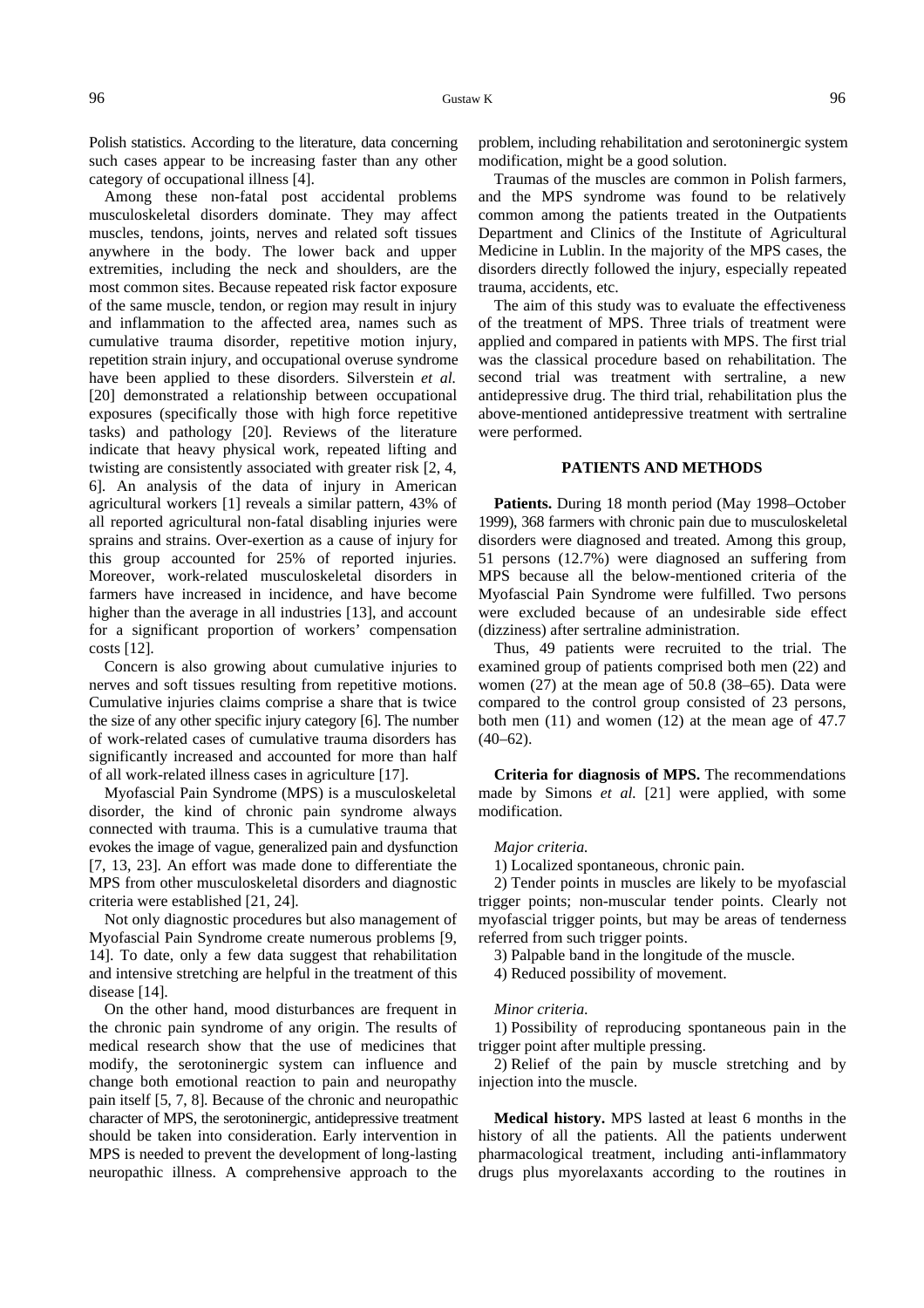chronic pain treatment. Rehabilitation and/or sertraline (50 mg/day) were applied parallelly.

Trauma of the muscles was noticed but no injury and destruction of tissue was documented. Endogenous depression was excluded. Mood disturbances were noticed according to the criteria of neuropsychological tests, MADRS and BDI.

**Treatment methods.** The patients were treated with three different methods. Patients of group I ( $n=18$ ) were given placebo treatment and parallel rehabilitation was performed. Rehabilitation was based on electrical nerve stimulation (ENS) therapy and electrical muscle stimulation (EMS) therapy. It was performed for 2 weeks in parallel with analgesic pharmacological treatment. Patients of group II (n=15) were given only sertraline, 50 mg a day. Patients recruited to group III ( $n=16$ ) were given sertraline (50 mg a day) plus above-mentioned rehabilitation and classical pharmacological procedures. First evaluation of the treatment was made after a month and the second after two months of the treatment.

**Neuropsychological tests applied for the assessment of the treatment effects.** All the patients were asked about improvement after the treatment. The Montgomery-Asberg Depression Rating Scale (MADRS) [18] and Beck Depression Inventory (BDI) [3] were also performed.

In MADRS Depression Rating Scale 10 parameters were assessed by the physician. The parameters were: apparent sadness, reported sadness, inner tension, reduced sleep, reduced appetite, concentration difficulties, lassitude, inability to feel, pessimistic thoughts, suicidal thoughts. After finishing the test, the total score was counted and taken into consideration.

In the BDI scale, the 13 items (sadness, pessimism, sense of failure, dissatisfaction, guilt, self-dislike, self-



**Figure 1.** Effects of treatment in patients with MPS assessed by the MADRS test. Data are shown as the mean score  $\pm$  S.E.  $*$  p < 0.05 as compared to control group.

 $\varphi$  p < 0.05 as compared to pre-treatment assessment.

harm, social withdrawal, indecisiveness, self-image change, work difficulty, fatigability, anorexia) were assessed by the patients themselves.

**Statistical analysis**. Data were expressed as mean ± S.E. The significance of differences between groups was determined using analysis of variance (MANOVA). Differences between groups were considered as significant with  $p < 0.05$ .

## **RESULTS**

MPS syndrome seems to be relatively common in Polish farmers. It formed 12.7% of all chronic pain syndromes treated. All the patients with MPS showed mood disorders in the neuropsychological tests compared to control subjects (Fig. 1-2).

Patients from groups I, II, and III declared improvement after 2 months of the treatment (77%, 80% and 93% respectively).

In the MADRS tests, only patients treated with rehabilitation and sertraline (group III) showed statistically significant improvement ( $p < 0.05$ ) in comparison to the pre-treatment period, both after 1 month and after 2 months of the treatment (Fig. 1)

Similarly, in the BDI test only group III showed statistically significant improvement in comparison with pre-treatment assessment after 2 months of the treatment (Fig. 2).

#### **DISCUSSION**

A growing body of evidence suggests a high proportion of ergonomic risk factors and musculoskeletal disorder incidence in agriculture. This could be apparent from the admission profile in clinics. According to the literature,



**Figure 2.** Effects of treatment in patients with MPS assessed by the BDI test. Data are shown as the mean score  $+ S.E$ .

 $*$  p < 0.05 as compared to control group.

 $\varphi$  p < 0.05 as compared to pre-treatment assessment.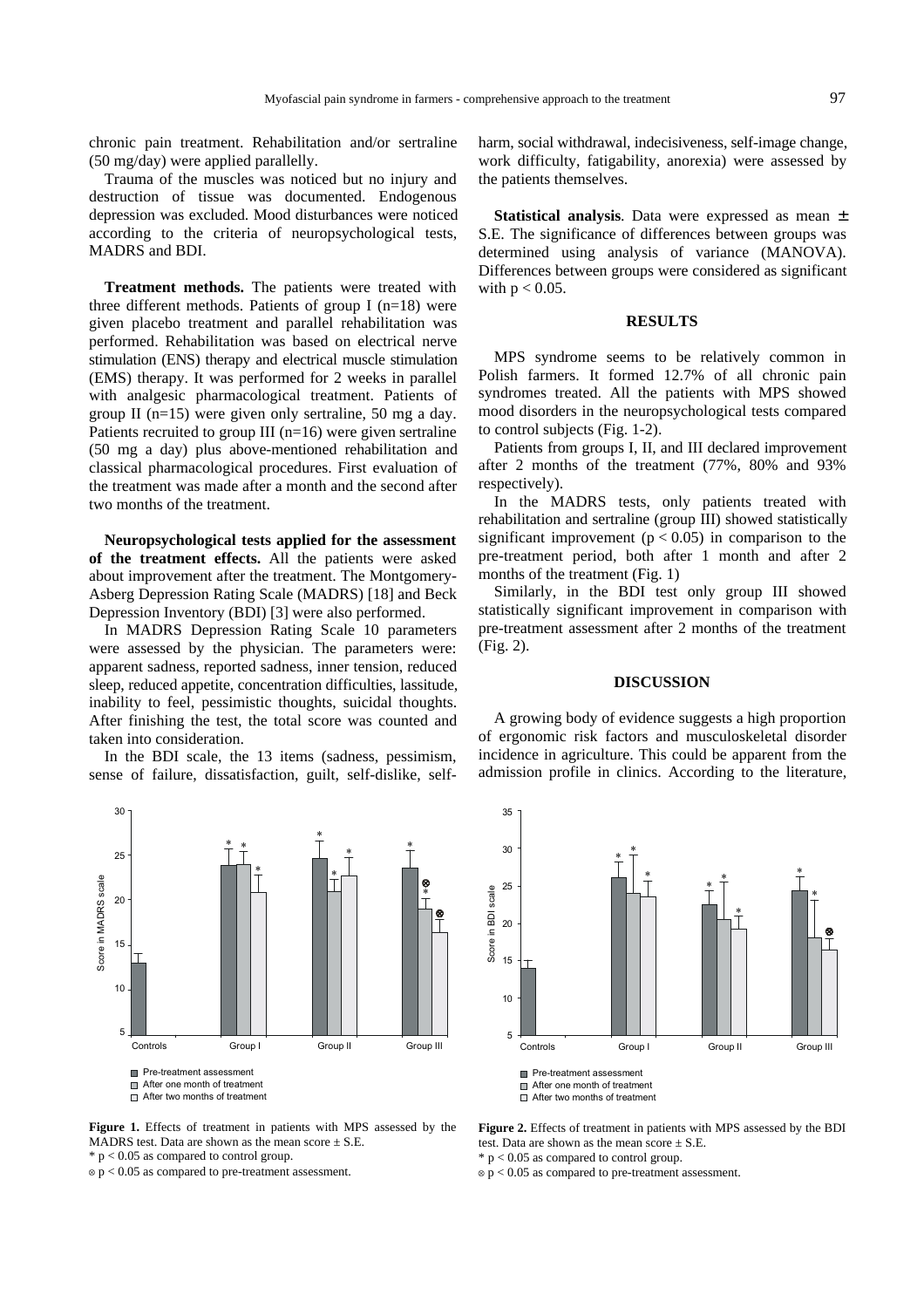#### 98 Gustaw K 98

the reasons for more than 60% of all injury visits to specialists, were "sprains and strains of joints and adjacent muscles" [11, 12, 27]. Similarly, in the current practice of the Outpatients Neurological Department of the Institute of Agricultural Medicine in Lublin more than half a cases are musculoskeletal disorders. When cumulative trauma disorder, repetitive motion injury, repetition strain injury, and overuse occurred in the history of the patients, the development of chronic, neuropathic pain syndromes was found in the majority of cases.

Thus, MPS always associated with trauma and cumulative trauma seems to be relatively common in farmers as it constitutes 12.7% of all chronic pain syndromes treated.

Because of the coincidence with trauma, the hyperalgesic mechanism of the MPS is suggested [8, 9, 13]. This hypothesis seems to be reliable because hyperalgesia is defined as an augmented response to a repeated noxious stimulus and can occur secondary to local tissue injury. While the mechanism underlying this increased responsiveness is not completely understood, accumulating evidence indicates that in addition to a change in peripheral afferent terminal sensitivity, peripheral afferent stimulation leads to an increased excitability of spinal cord neurons. It was demonstrated that repetitive activation of C fibres evokes a sustained augmentation of activity in dorsal horn wide-dynamicrange (WDR) neurons, a phenomenon referred to as "wind-up". Besides, a growing body of evidence suggests that modification of the serotoninergic system may prevent the development of pathological neuropathic mechanisms and diseases [5, 7, 21]. Causes include discrete trauma, repetitive microtrauma and injury resulting from reconditioning of the functional muscle unit. Besides, MPS is seen in a wide variety of trauma and overuse of muscles [19, 21] and is characterized by the myofascial trigger point (MTrP). These points are defined as tender areas deep within a band of muscle tissue. Mechanical stimulation of the MTrP by palpation or by needling also produces the phenomenal of referred pain that is felt at a distance from the point of stimulation. Trigger points of Myofascial Pain Syndrome occur in the same sites as the tender points of fibromyalgia. A difference is that trigger points can also cause referred pain in a distinct and characteristic area remote from the trigger point site. Referred pain is absent in the tender points of fibromyalgia [14].

In this study, all the above-mentioned phenomena were present at the beginning of the trial. Moreover, at the time of admission all the patients gave history of long-lasting symptoms. In all the cases, chronic MPS lasted more then 6 months. Thus, in all cases the criteria of chronic illness were fulfilled. Besides, in all patients the mood disturbances were noticed secondary to the episodes of injury and pain.

It is well documented that disorders of mood are common if chronic, neuropathic pain is present [5]. The origin of these disorders is probably secondary to the existence of the pain. Difficulty of suppressing neuropathic pain is related to its relatively low sensitivity to

pharmacological methods, even to opioids [7, 21]. Based on this observation and on suggestions that the serotoninergic system may be involved in the mechanism of neuropathy, a good response to the new antidepressive drug sertraline was highly possible. In this study, sertraline was chosen because of its good pharmacokinetic profile and limited amount of side effects.

The neuropsychological test seemed to be a good criterion in the assessment of the response to treatment trials. In this study, the effectiveness of the treatment was assessed with MADRS and BDI [3, 18] tests.

Montgomery-Asberg Depression Rating Scale (MADRS) was published in 1979 [18]. It was designed to be particularly sensitive to treatment effects and includes 10 commonly occurring symptoms, which show the largest changes with treatment, and the greatest correlation with overall change. The authors claim that the scale is appropriate for use by physicians, and reveals significant differences between different treatments in relatively small numbers of patients, an important factor for clinical trials. Because of the relatively small number of cases, this test was chosen for the present study.

The rating should be based on a clinical interview, which moves from broad questions about symptoms to more detailed ones that permit rating of severity. The rater should decide whether the rating lies on the defined scale  $(0, 2, 4, 6)$  or between them  $(1, 3, 5)$ . The time interval between ratings should be recorded.

The BDI is among the longest-established self-rating scales for depressive illness [3]. In its original form it tested for 21 items and was intended to provide a "quantitative assessment of the intensity of depression". More recently, a shorter form of the Beck test has been developed, consisting of 13 items from the original 21. It is designed to measure the depth of depression as well as to provide a rapid screening method for depressed patients [5].

In the present study, all the patients declared improvement after long-lasting (two months) treatment. The highest percentage of persons who declared improvement was noted in the group where both rehabilitation and sertraline were administrated. This result corresponded to the aftertreatment interview. Both in the MADRS and BDI tests, only patients treated with rehabilitation and sertraline (group III) showed statistically significant improvement in comparison with the baseline pre-treatment period.

The results of this study show that a comprehensive approach to the MPS syndrome, including rehabilitation and serotoninergic system modification, might be a good solution in the management of this neuropathic illness. Moreover, early intervention in the pain occurring after cumulative trauma is needed to prevent the development of long-lasting neuropathic illness. Although farm workers are concerned about health and safety, they frequently lack the information or resources to make changes in work practices or equipment that could prevent trauma. The lack of information is subject to numerous types of uncertainty and may underestimate the true extent of disease and injury occurrence. MPS and other chronic